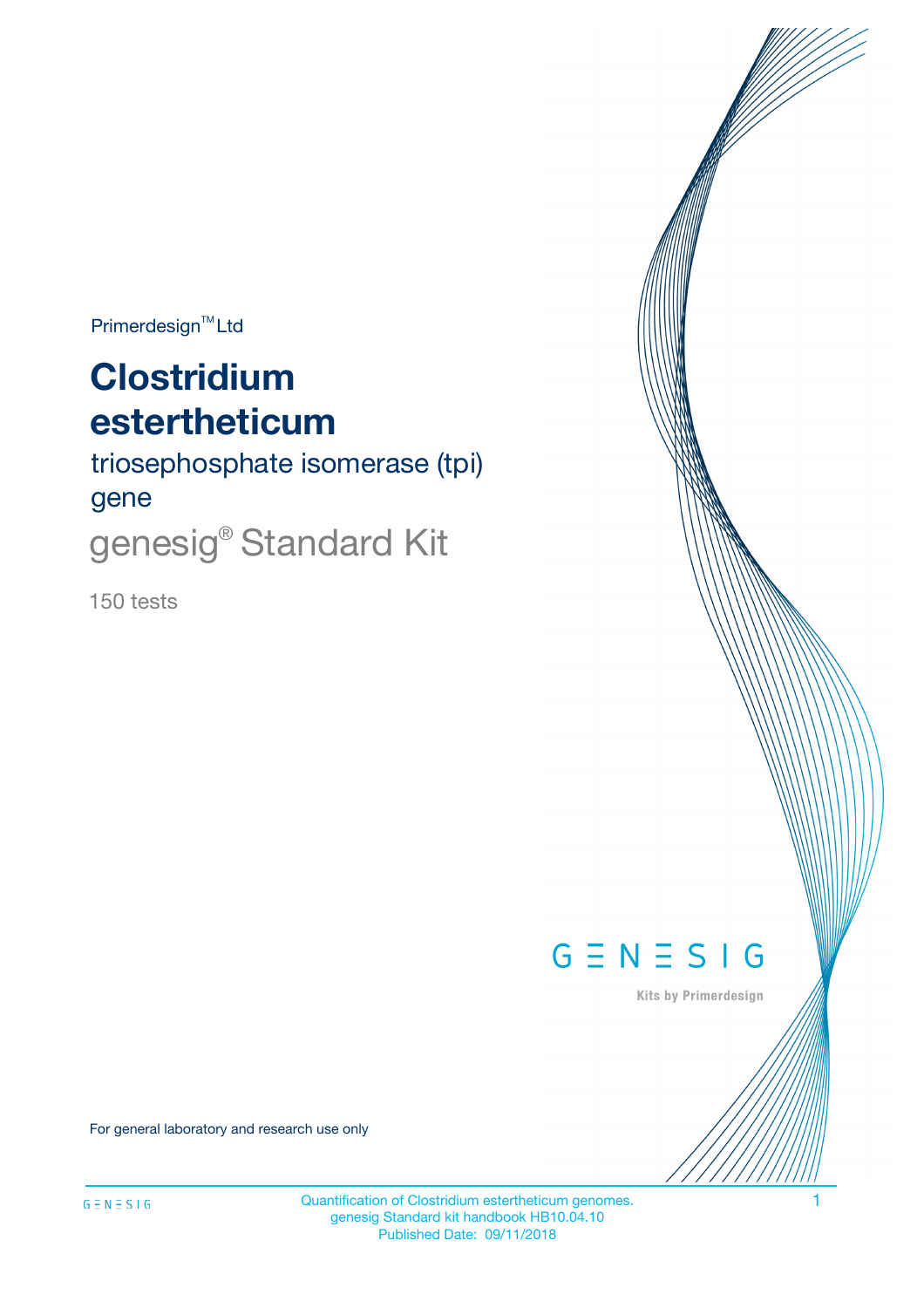### Introduction to Clostridium estertheticum

Cl. estertheticum causes spoilage of (raw) chilled vacuum-packed red meat, including beef, lamb and venison and renders it completely unacceptable, resulting in substantial financial losses and reduced consumer confidence.

A number of other species of Clostridium, including Cl. algidicarnis, Cl. putrefaciens, and Cl. gasigenes are also capable of multiplying at low temperature, and have also been implicated in this type of red meat spoilage. However, Cl. estertheticum is the most common. Cl. estertheticum is psychrophilic and capable of growing relatively rapidly in the chilled, anaerobic conditions used to store vacuum packed meat at temperatures down to minus 1.5° C. The bacteria metabolise compounds such as glucose and lactic acid, leading to production of various foul-smelling compounds, and also carbon dioxide and hydrogen - thus 'blown pack' spoilage.

Meat can become contaminated from the live animals or indirectly (via contaminated surfaces and equipment) from vacuum-packed meat that has been opened and reprocessed in the same environment.

Our kit specifically targets the Cl. estertheticum triosephosphate isomerase (tpi) gene.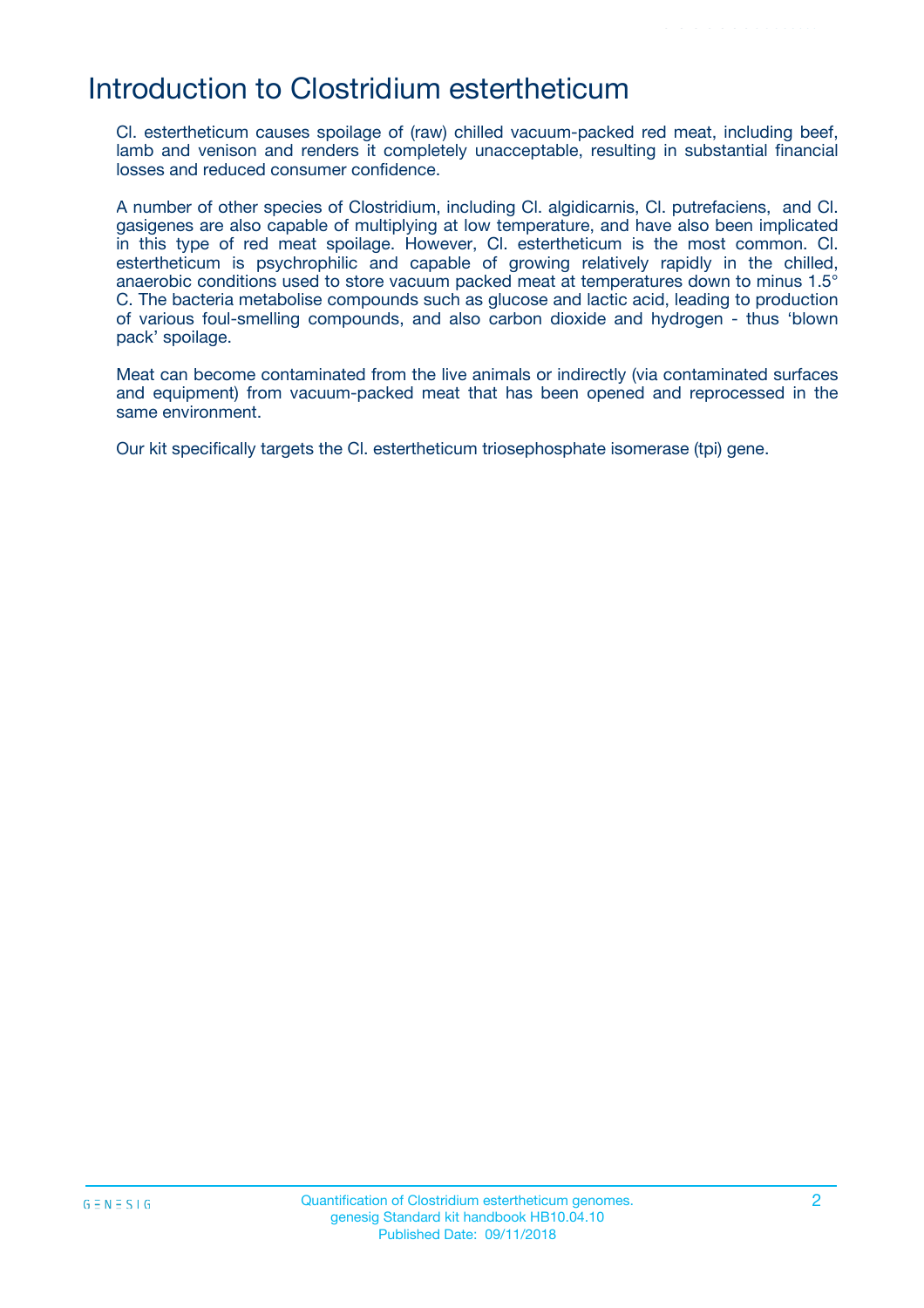The Primerdesign genesig Kit for Clostridium estertheticum (C.estertheticum) genomes is designed for the in vitro quantification of C.estertheticum genomes. The kit is designed to have a broad detection profile. Specifically, the primers represent 100% homology with over 95% of the NCBI database reference sequences available at the time of design.

The dynamics of genetic variation means that new sequence information may become available after the initial design. Primerdesign periodically reviews the detection profiles of our kits and when required releases new versions.

If you require further information, or have a specific question about the detection profile of this kit then please send an e.mail to enquiry@primerdesign.co.uk and our bioinformatics team will answer your question.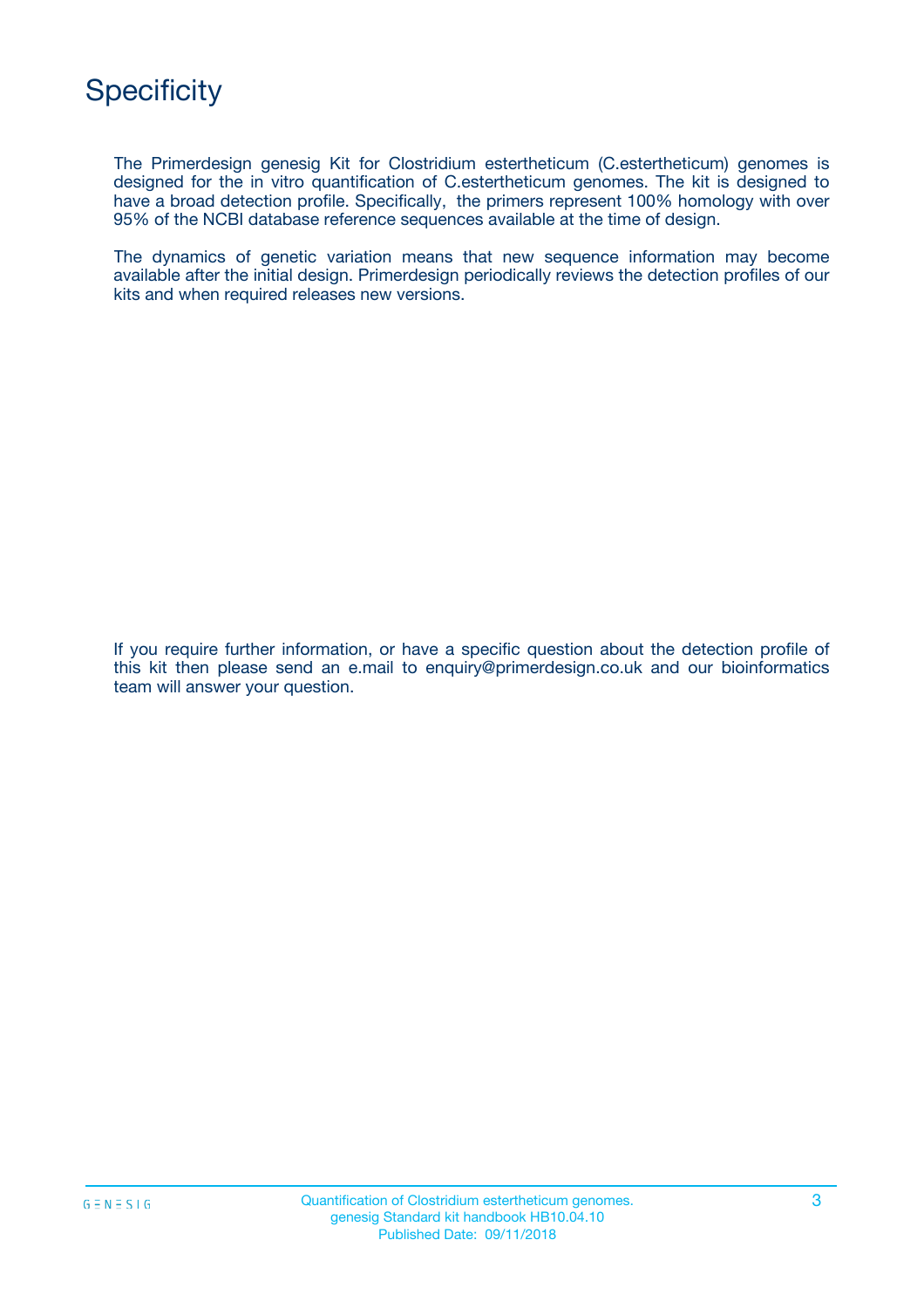# Kit contents

- **C.estertheticum specific primer/probe mix (150 reactions BROWN)** FAM labelled
- **C.estertheticum positive control template (for Standard curve RED)**
- **RNase/DNase free water (WHITE)** for resuspension of primer/probe mixes
- **Template preparation buffer (YELLOW)** for resuspension of positive control template and standard curve preparation

# Reagents and equipment to be supplied by the user

#### **Real-time PCR Instrument**

#### **Extraction kit**

This kit is recommended for use with genesig Easy DNA/RNA extraction kit. However, it is designed to work well with all processes that yield high quality RNA and DNA with minimal PCR inhibitors.

#### **oasig**TM **lyophilised or Precision**®**PLUS 2X qPCR Master Mix**

This kit is intended for use with oasig or PrecisionPLUS2X qPCR Master Mix.

**Pipettors and Tips**

**Vortex and centrifuge**

**Thin walled 1.5 ml PCR reaction tubes**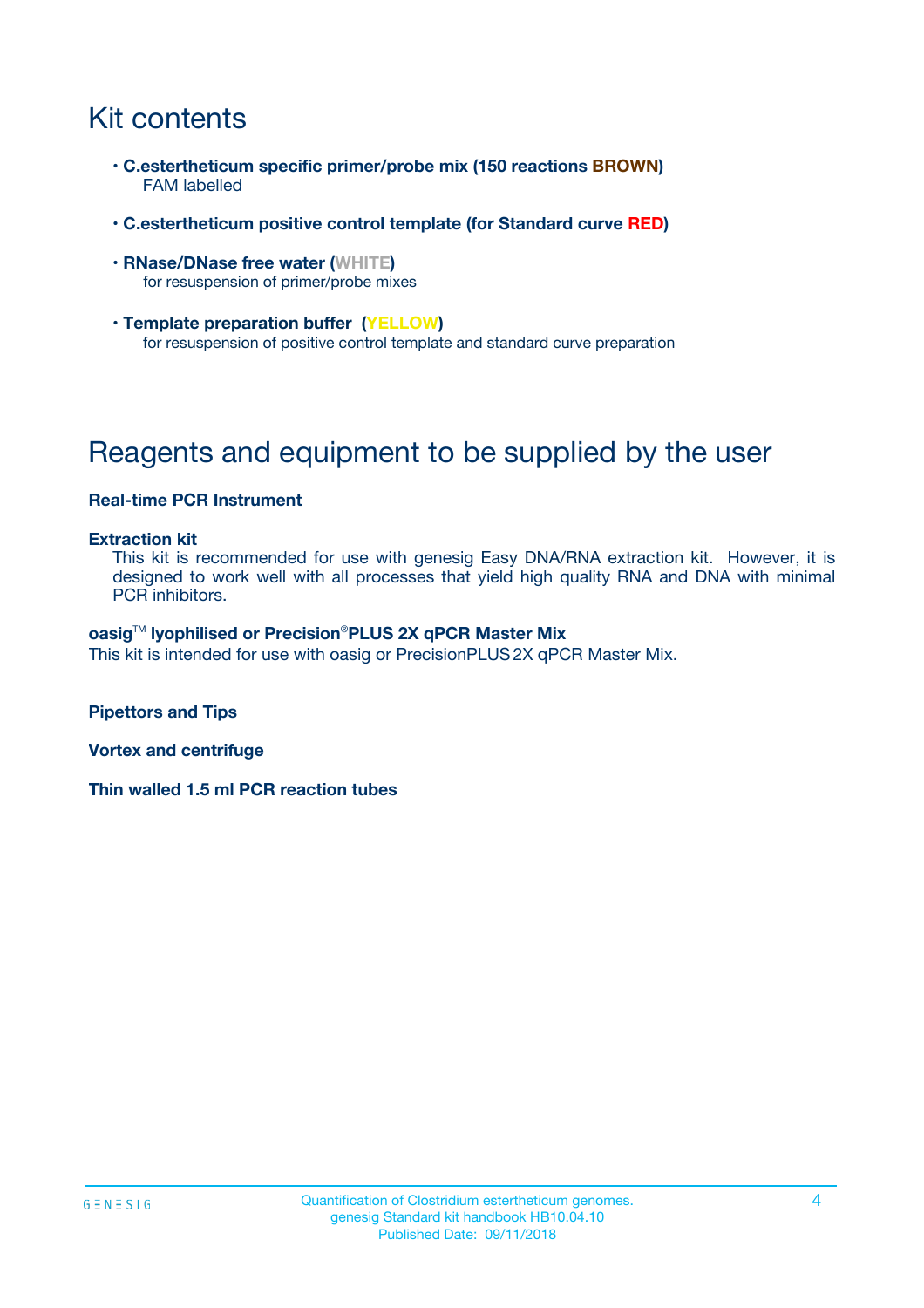### Kit storage and stability

This kit is stable at room temperature but should be stored at -20ºC on arrival. Once the lyophilised components have been resuspended they should not be exposed to temperatures above -20°C for longer than 30 minutes at a time and unnecessary repeated freeze/thawing should be avoided. The kit is stable for six months from the date of resuspension under these circumstances.

If a standard curve dilution series is prepared this can be stored frozen for an extended period. If you see any degradation in this serial dilution a fresh standard curve can be prepared from the positive control.

Primerdesign does not recommend using the kit after the expiry date stated on the pack.

### Suitable sample material

All kinds of sample material suited for PCR amplification can be used. Please ensure the samples are suitable in terms of purity, concentration, and DNA integrity. Always run at least one negative control with the samples. To prepare a negative-control, replace the template DNA sample with RNase/DNase free water.

### Dynamic range of test

Under optimal PCR conditions genesig C.estertheticum detection kits have very high priming efficiencies of >95% and can detect less than 100 copies of target template.

### Notices and disclaimers

This product is developed, designed and sold for research purposes only. It is not intended for human diagnostic or drug purposes or to be administered to humans unless clearly expressed for that purpose by the Food and Drug Administration in the USA or the appropriate regulatory authorities in the country of use. During the warranty period Primerdesign genesig detection kits allow precise and reproducible data recovery combined with excellent sensitivity. For data obtained by violation to the general GLP guidelines and the manufacturer's recommendations the right to claim under guarantee is expired. PCR is a proprietary technology covered by several US and foreign patents. These patents are owned by Roche Molecular Systems Inc. and have been sub-licensed by PE Corporation in certain fields. Depending on your specific application you may need a license from Roche or PE to practice PCR. Additional information on purchasing licenses to practice the PCR process may be obtained by contacting the Director of Licensing at Roche Molecular Systems, 1145 Atlantic Avenue, Alameda, CA 94501 or Applied Biosystems business group of the Applera Corporation, 850 Lincoln Centre Drive, Foster City, CA 94404. In addition, the 5' nuclease assay and other homogeneous amplification methods used in connection with the PCR process may be covered by U.S. Patents 5,210,015 and 5,487,972, owned by Roche Molecular Systems, Inc, and by U.S. Patent 5,538,848, owned by The Perkin-Elmer Corporation.

### Trademarks

Primerdesign™ is a trademark of Primerdesign Ltd.

genesig $^\circledR$  is a registered trademark of Primerdesign Ltd.

The PCR process is covered by US Patents 4,683,195, and 4,683,202 and foreign equivalents owned by Hoffmann-La Roche AG. BI, ABI PRISM® GeneAmp® and MicroAmp® are registered trademarks of the Applera Genomics (Applied Biosystems Corporation). BIOMEK® is a registered trademark of Beckman Instruments, Inc.; iCycler™ is a registered trademark of Bio-Rad Laboratories, Rotor-Gene is a trademark of Corbett Research. LightCycler™ is a registered trademark of the Idaho Technology Inc. GeneAmp®, TaqMan® and AmpliTaqGold® are registered trademarks of Roche Molecular Systems, Inc., The purchase of the Primerdesign reagents cannot be construed as an authorization or implicit license to practice PCR under any patents held by Hoffmann-LaRoche Inc.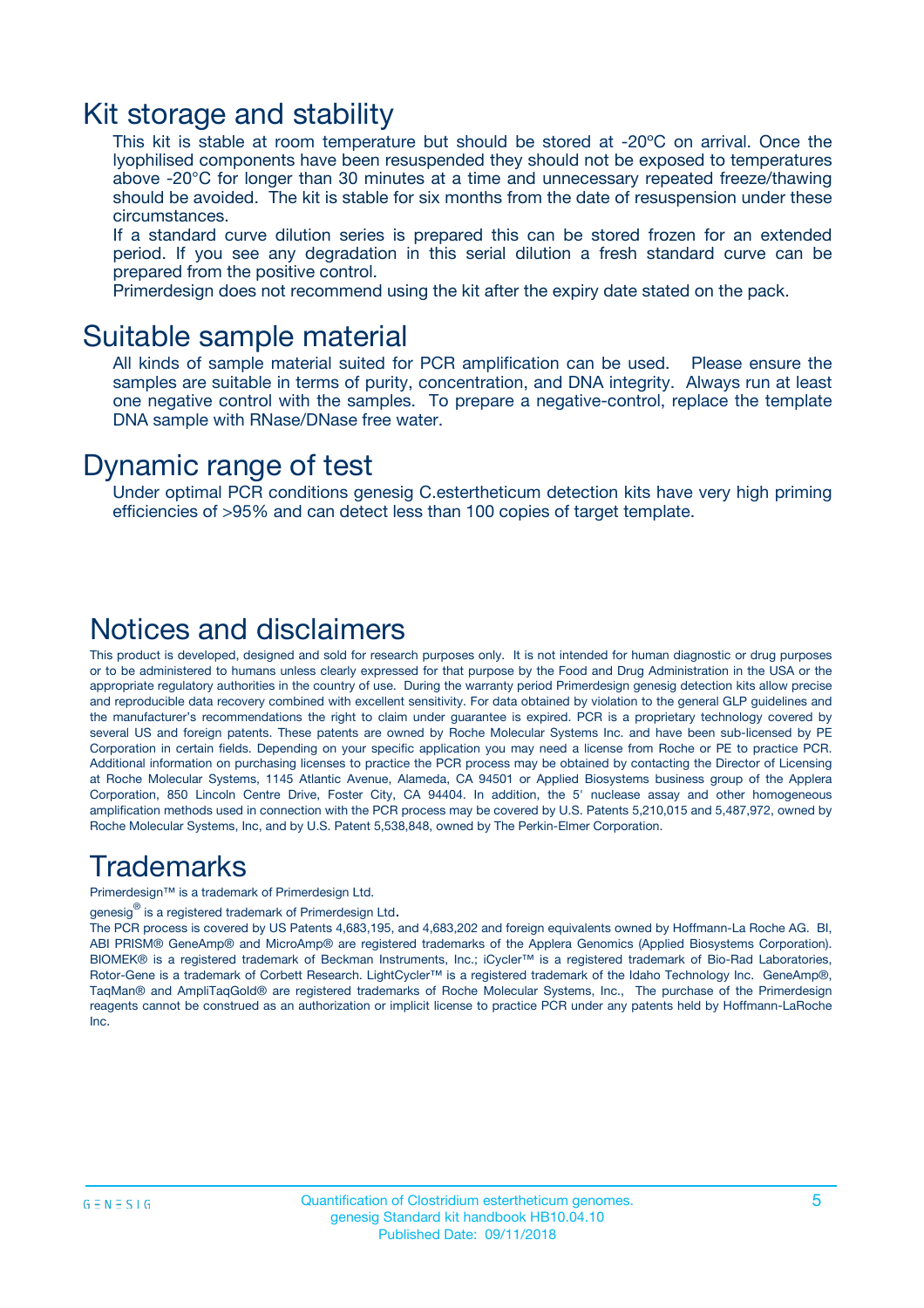# Principles of the test

#### **Real-time PCR**

A C.estertheticum specific primer and probe mix is provided and this can be detected through the FAM channel.

The primer and probe mix provided exploits the so-called TaqMan® principle. During PCR amplification, forward and reverse primers hybridize to the C.estertheticum DNA. A fluorogenic probe is included in the same reaction mixture which consists of a DNA probe labeled with a 5`-dye and a 3`-quencher. During PCR amplification, the probe is cleaved and the reporter dye and quencher are separated. The resulting increase in fluorescence can be detected on a range of qPCR platforms.

#### **Positive control**

For copy number determination and as a positive control for the PCR set up, the kit contains a positive control template. This can be used to generate a standard curve of C.estertheticum copy number / Cq value. Alternatively the positive control can be used at a single dilution where full quantitative analysis of the samples is not required. Each time the kit is used, at least one positive control reaction must be included in the run. A positive result indicates that the primers and probes for detecting the target C.estertheticum gene worked properly in that particular experimental scenario. If a negative result is obtained the test results are invalid and must be repeated. Care should be taken to ensure that the positive control does not contaminate any other kit component which would lead to false-positive results. This can be achieved by handling this component in a Post PCR environment. Care should also be taken to avoid cross-contamination of other samples when adding the positive control to the run. This can be avoided by sealing all other samples and negative controls before pipetting the positive control into the positive control well.

#### **Negative control**

To validate any positive findings a negative control reaction should be included every time the kit is used. For this reaction the RNase/DNase free water should be used instead of template. A negative result indicates that the reagents have not become contaminated while setting up the run.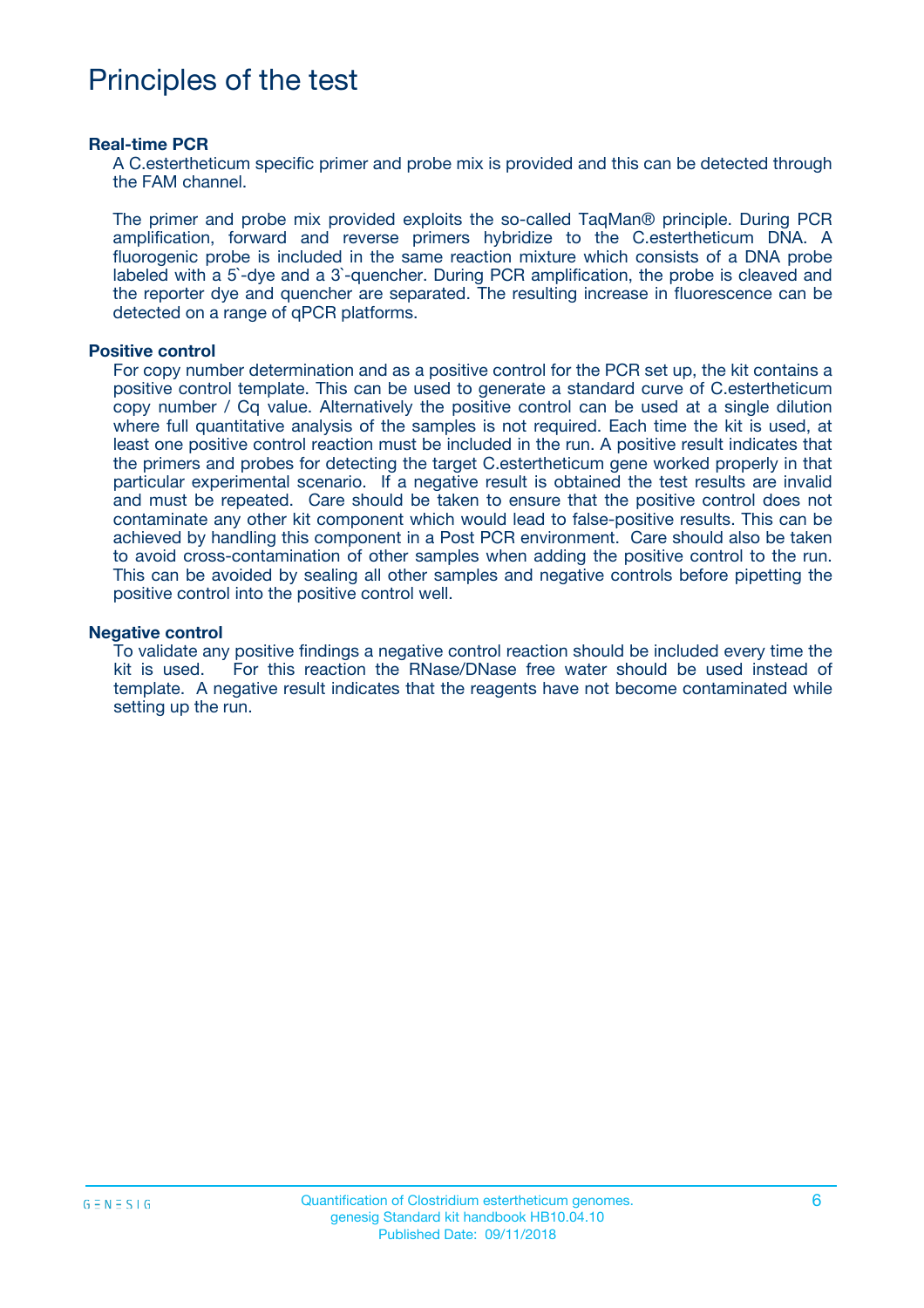## Resuspension protocol

To minimize the risk of contamination with foreign DNA, we recommend that all pipetting be performed in a PCR clean environment. Ideally this would be a designated PCR lab or PCR cabinet. Filter tips are recommended for all pipetting steps.

#### **1. Pulse-spin each tube in a centrifuge before opening.**

This will ensure lyophilised primer and probe mix is in the base of the tube and is not spilt upon opening the tube.

**2. Resuspend the kit components in the RNase/DNase free water supplied, according to the table below.**

To ensure complete resuspension, vortex each tube thoroughly.

| Component - resuspend in water           | Volume |
|------------------------------------------|--------|
| <b>Pre-PCR pack</b>                      |        |
| C.estertheticum primer/probe mix (BROWN) | 165 ul |

### **3. Resuspend the positive control template in the template preparation buffer supplied, according to the table below:**

To ensure complete resuspension, vortex the tube thoroughly.

| Component - resuspend in template preparation buffer | lVolume' |
|------------------------------------------------------|----------|
| <b>Post-PCR heat-sealed foil</b>                     |          |
| C.estertheticum Positive Control Template (RED) *    | 500 µl   |

\* This component contains high copy number template and is a VERY significant contamination risk. It must be opened and handled in a separate laboratory environment, away from the other components.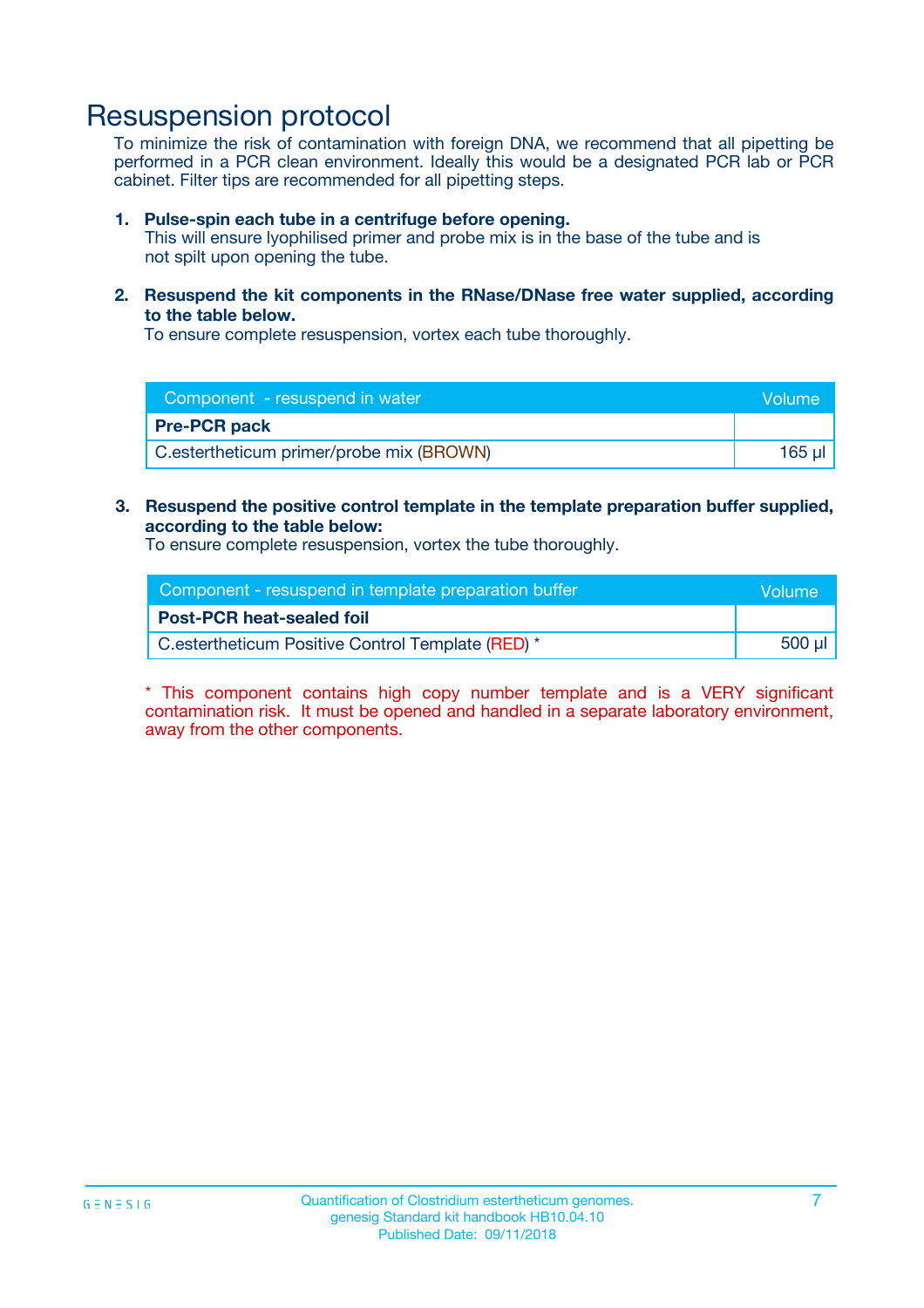# qPCR detection protocol

**1. For each DNA sample prepare a reaction mix according to the table below:** Include sufficient reactions for positive and negative controls.

| Component                                 | Volume   |
|-------------------------------------------|----------|
| oasig or PrecisionPLUS 2X qPCR Master Mix | $10 \mu$ |
| C.estertheticum primer/probe mix (BROWN)  | 1 µl     |
| <b>RNase/DNase free water (WHITE)</b>     | $4 \mu$  |
| <b>Final Volume</b>                       | $15 \mu$ |

- **2. Pipette 15µl of this mix into each well according to your qPCR experimental plate set up.**
- **3. Prepare DNA templates for each of your samples.**
- **4. Pipette 5µl of DNA template into each well, according to your experimental plate set up.**

For negative control wells use 5µl of RNase/DNase free water. The final volume in each well is 20µl.

**5. If a standard curve is included for quantitative analysis, prepare a reaction mix according to the table below:**

| Component                                 | Volume  |
|-------------------------------------------|---------|
| oasig or PrecisionPLUS 2X qPCR Master Mix | 10 µl   |
| C.estertheticum primer/probe mix (BROWN)  | 1 µI    |
| <b>RNase/DNase free water (WHITE)</b>     | $4 \mu$ |
| <b>Final Volume</b>                       | 15 µl   |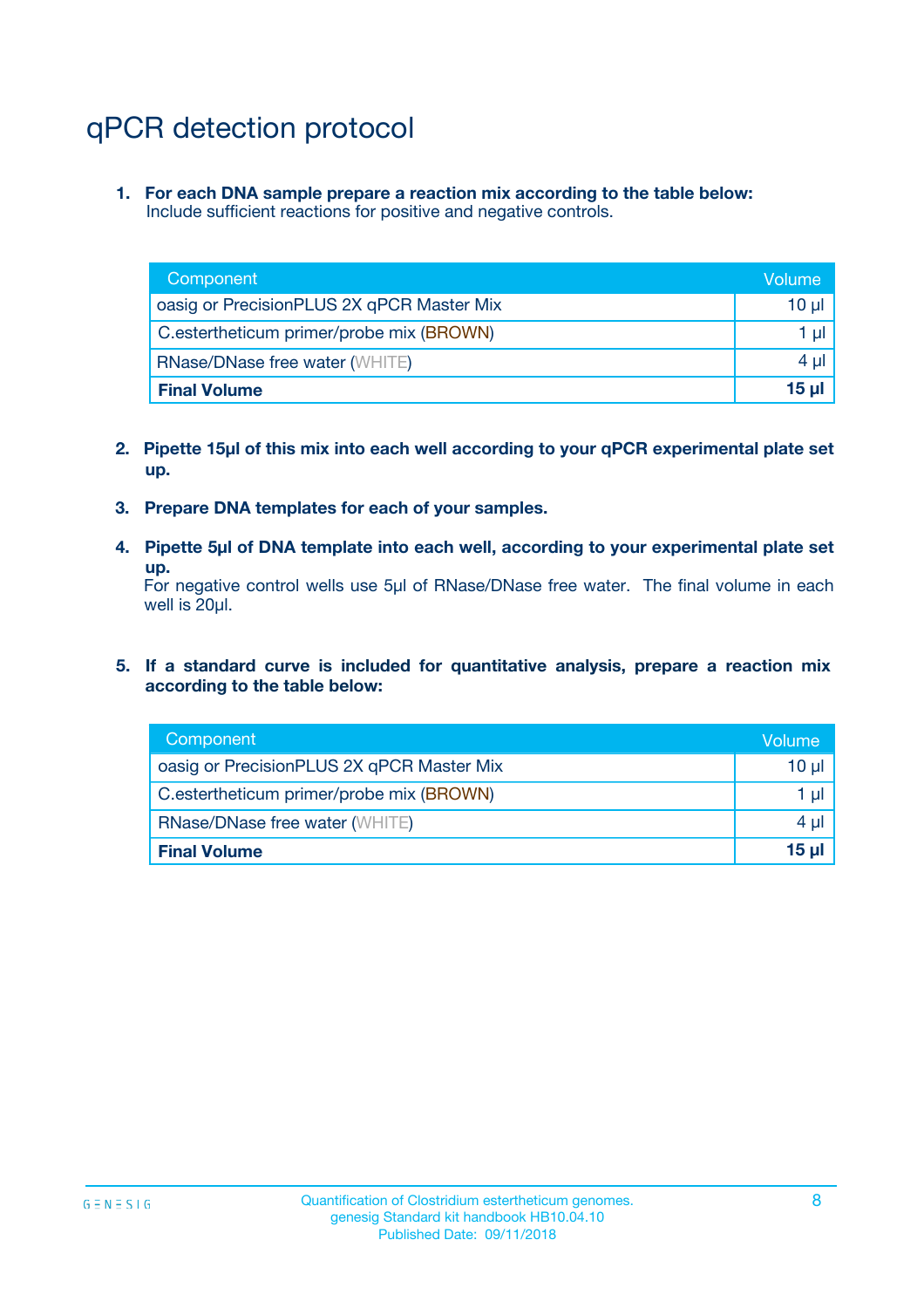### **6. Preparation of a standard curve dilution series.**

- 1) Pipette 90µl of template preparation buffer into 5 tubes and label 2-6
- 2) Pipette 10µl of Positive Control Template (RED) into tube 2
- 3) Vortex thoroughly
- 4) Change pipette tip and pipette 10µl from tube 2 into tube 3
- 5) Vortex thoroughly

Repeat steps 4 and 5 to complete the dilution series

| <b>Standard Curve</b>         | <b>Copy Number</b>     |
|-------------------------------|------------------------|
| Tube 1 Positive control (RED) | $2 \times 10^5$ per µl |
| Tube 2                        | $2 \times 10^4$ per µl |
| Tube 3                        | $2 \times 10^3$ per µl |
| Tube 4                        | $2 \times 10^2$ per µl |
| Tube 5                        | 20 per µl              |
| Tube 6                        | 2 per ul               |

7. Pipette 5µl of standard template into each well for the standard curve according to your experimental plate set up.

The final volume in each well is 20µl.

# qPCR amplification protocol

Amplification conditions using oasig or PrecisionPLUS2X qPCR Master Mix.

|             | <b>Step</b>       | <b>Time</b>     | <b>Temp</b>    |
|-------------|-------------------|-----------------|----------------|
|             | Enzyme activation | 2 min           | $95^{\circ}$ C |
| Cycling x50 | Denaturation      | 10 <sub>s</sub> | 95 $°C$        |
|             | DATA COLLECTION * | 60 s            | 60 °C          |

\* Fluorogenic data should be collected during this step through the FAM channel